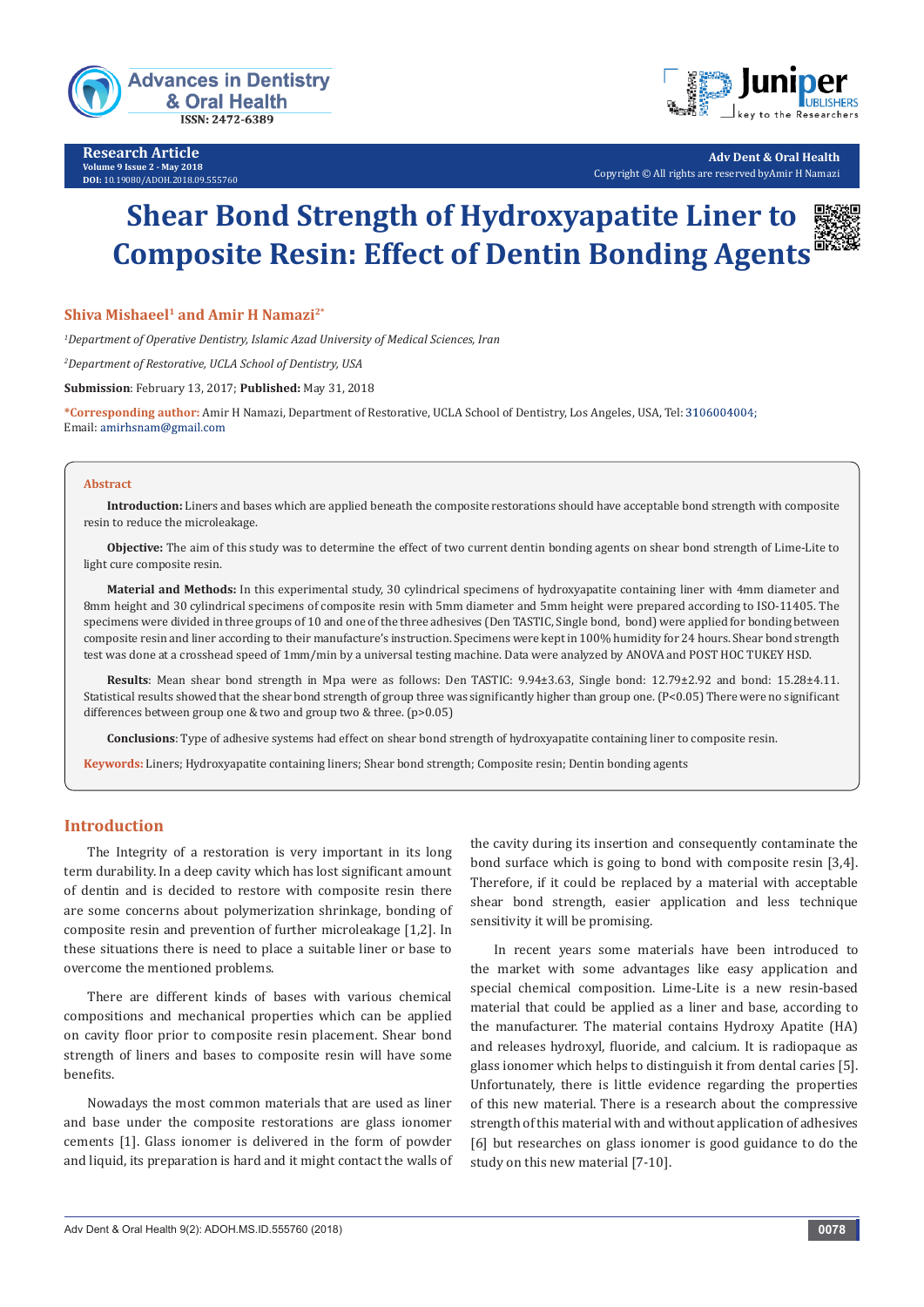The aim of this experimental study was to evaluate the shear bond strength of lime lite to composite resin with different adhesive systems.

#### **Method and Materials**

This study was done according to ISO-11405 for shear bond strength [11].

#### **Samples preparation**

**Composite resin samples:** Thirty samples of composite resin (Filtek Z250, color A2, 3MESPE, USA) were prepared in plastic mold with 5mm diameter and 5mm height. Composite resin was inserted in the mold in 2mm layers and each layer was cured with coltolux2.5 (Coltene, Switzerland) with a beam of 400 mw/ *cm*<sup>2</sup>, for 40 seconds and then for 60 seconds after removing the samples from the mold [12]. Polishing of composite samples were done by polishing disks (Esthetix, Dentsply, USA) from coarse to fine particle sizes. Each disk was used 10 seconds on each sample [13]. After polishing, the samples were rinsed and dried carefully by air spray.

**Liner samples:** To prepare thirty samples of Lime-Lite (Pulpdent, USA) a two-piece stainless steel cylindrical mold with a 4mm diameter and 8mm height was used. Lime-Lite was injected by syringe into the mold in 0.5 mm layers; each layer was cured for 30 seconds according to the manufacture's instruction under the mention conditions [5]. After removing the samples, curing was performed from different sides for 30 seconds.

All the samples of two groups were maintained in humid condition before application of adhesive. Samples of Lime-Lite were divided into three groups of ten randomly for application of adhesive systems as follows:

a) **Group I:** The surface of Lime-Lite was etched with Phosphoric acid 38% (Etch-Rite, pulpdent, USA) for 15

seconds according to the manufacture's instruction. After rinsing for 20 seconds drying was done with a cotton pellet [5]. Two drops of Dent TASTIC (Pulpdent, USA) was well mixed and applied with a brush on the surface of Lime-Lite according to the manufacture's instruction [5], then the sample was placed on the surface of composite resin sample surface and was cured from different sides for ten seconds, total of 60 seconds.

b) **Group II**: The etching step was performed as in the first group, then the adhesive, Singlebond (3MESPE, USA), a totaletch two steps single bottle adhesive was applied on prepared surface of Lime-Lite samples according to manufacturer's instruction and cured same as group1.

c) **Group III**: The self-etch adhesive, (Kuraray, Japan) a self-etch one-step adhesive system, was used; Adhesive was applied according to the manufacturer's instruction with the brush on Lime-Lite surface, then it was dried by air pressure for 5 seconds and after being placed on the composite surface, the curing was done like before [14].

The samples were kept in the 37°C with 100% humidity conditions for 24 hours. Shear bond strength of the samples were examined in a universal testing machine (Zwick Roell20, Germany) and the force was applied to the interface of Lime-Lite and composite resin with 1m/min speed until the failure happened and bond strength was calculated by Force/Area formula in Mpa [11]. Finally the samples were evaluated for the failure type (adhesive, cohesive, mixed) with 30 magnifications.

## **Results**

In this experimental research, the effects of three adhesive systems, Den TASTIC (Pulpdent, USA), Single bond (3MESPE, USA) and *clearfils*<sup>3</sup> (Kuraray, Japan) were assessed on the shear bond strength of the Lime-Lite to composite resin.

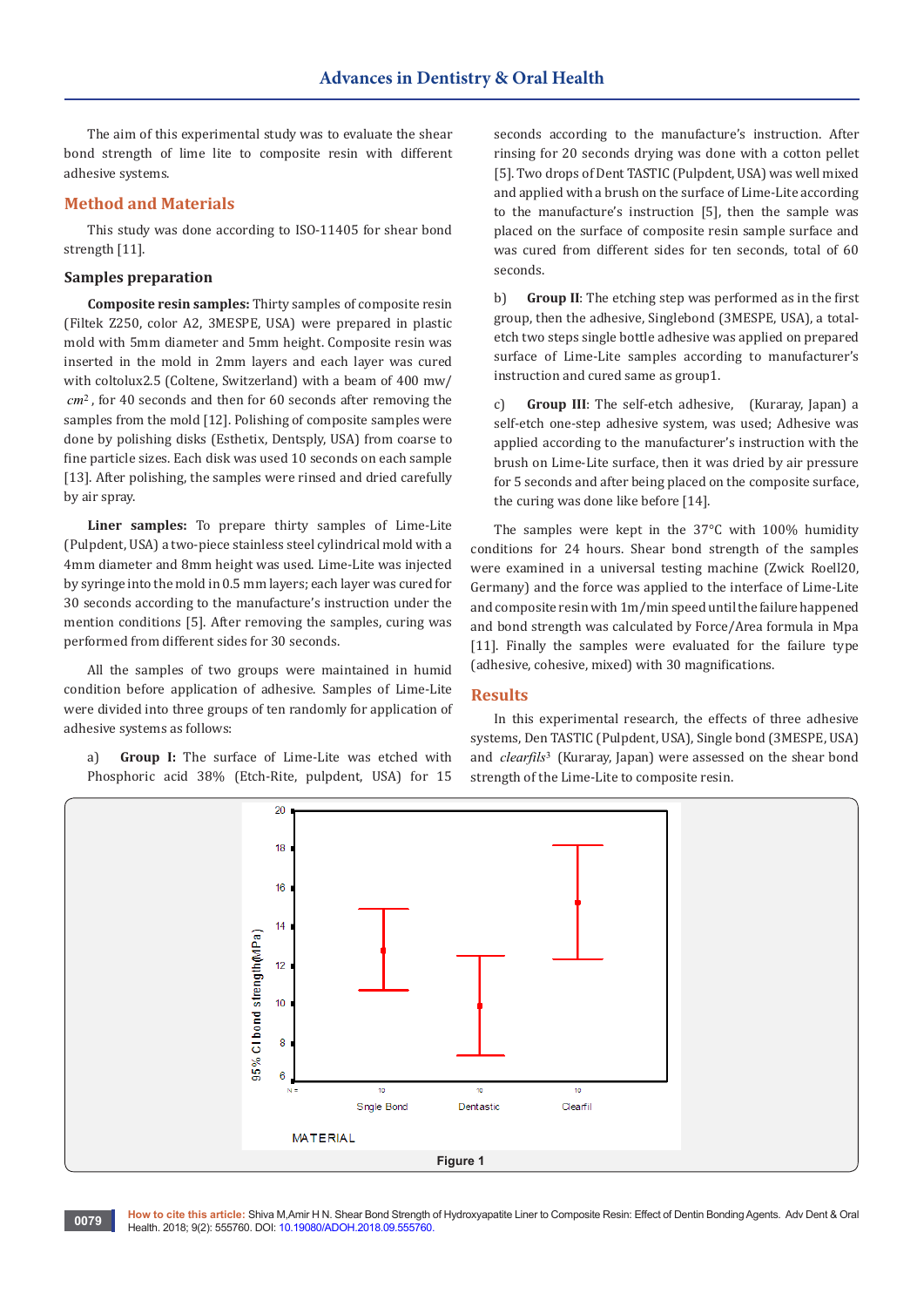| <b>Material</b>                    | Lot       | <b>Manufacturer</b>       | <b>Components</b>                                                                        |
|------------------------------------|-----------|---------------------------|------------------------------------------------------------------------------------------|
| Lime-Lite                          |           | PULPDENT, USA             | Hidroxyapatite, Uretandimethacrylate,<br>Fluoride, Sulfate barium Photo initiator        |
| Dent TASTIC                        | 52459     | PULPDENT, USA             | Hydrophilic resin« PMGDM« Acetone                                                        |
| Single bond                        | $6$ J $H$ | <i><b>3MESPE, USA</b></i> | Ethanol, Water HEMA BISGMA<br>Dimethacrylate                                             |
| <i>clearfils</i> <sup>3</sup> bond | 00085A    | KURARAY, JAPAN            | MDP,BISGMA, HEMA Hydrophobic<br>Dimethacrylate , Water , Ethilalcohol,<br>Camphorquinone |
| CompositeZ250                      | 2010-04   | <i><b>3MESPE, USA</b></i> | BISGMA, UDMA, BISEMA, Filler Zirconia/<br>Silica                                         |

**Table 1:** Mean of shear bond strength in groups.

| Group                                  | N  | Mean,<br><b>Std. Deviation</b> | <b>Std. Error</b> |
|----------------------------------------|----|--------------------------------|-------------------|
| CompositeZ250-DenTASTIC<br>Lime-Lite   | 10 | $3.63 \pm 9.94$                | 1.14              |
| CompositeZ250 Single bond<br>Lime-Lite | 10 | $2.92 \pm 12.79$               | 0.92              |
| CompositeZ250-DenTASTIC<br>Lime-Lite   | 10 | $4.11 \pm 15.28$               | 1.3               |

Table 1 shows the mean of shear bond strength of the three groups. The Dent TASTIC group had the lowest and *clearfils*<sup>3</sup> bond had the highest shear bond strength. Figure 1 shows the mean and the standard deviation of three groups with 95% confidence interval.

The ANOVA showed that the adhesives under surveillance have significant effects on the rate of the shear bond strength.

(P<0/05). The testing results of Post Hoc Tukey HSD showed that the application of *clearfils*<sup>3</sup> bond adhesive is significantly increases the shear bond strength of composite and Lime-Lite compared with the recommended Den TASTIC adhesive of the Lime-Lite manufacturer. (P<0/05) But, there is no significant difference for increment of the shear bond strength between the application of Single bond and Den TASTIC; and Single bond and <sup>3</sup> *clearfils* bond, too. (P>0/05) (Table 2).

**Table 2**

| N           |    | Mean               | Std.<br><b>Deviation</b> | <b>Std. Error</b> | 95% Confidence Interval for Mean |                | <b>Bond strength (MPa)</b> |       |
|-------------|----|--------------------|--------------------------|-------------------|----------------------------------|----------------|----------------------------|-------|
|             |    | <b>Lower Bound</b> |                          |                   | <b>Upper Bound</b>               | <b>Minimum</b> | <b>Maximum</b>             |       |
| Single Bond | 10 | 12.7981            | 2.92035                  | 0.9235            | 10.709                           | 14.8872        | 9.37                       | 18.69 |
| Dentastic   | 10 | 9.9471             | 3.63613                  | 1.14985           | 7.346                            | 12.5483        | 5.34                       | 15.82 |
| Clearfil    | 10 | 15.2879            | 4.11327                  | 1.30073           | 12.3454                          | 18.2304        | 10.27                      | 21.55 |
| Total       | 30 | 12.6777            | 4.11413                  | 0.75113           | 11.1415                          | 14.2139        | 5.34                       | 21.55 |

| (I) MATERIAL<br>(I) MATERIAL |            | <b>Mean Difference</b> |                   | <b>Tukey HSD</b> | 95% Confidence Interval |                    |
|------------------------------|------------|------------------------|-------------------|------------------|-------------------------|--------------------|
|                              |            | $(I-J)$                | <b>Std. Error</b> | Sig.             | <b>Lower Bound</b>      | <b>Upper Bound</b> |
| Sngle Bond                   | Dentastic  | 2.851                  | 1.60559           | 0.197            | $-1.13$                 | 6.8319             |
|                              | Clearfil   | $-2.4898$              | 1.60559           | 0.284            | $-6.4707$               | 1.4911             |
| Dentastic                    | Sngle Bond | $-2.851$               | 1.60559           | 0.197            | $-6.8319$               | 1.13               |
|                              | Clearfil   | $-5.3408$              | 1.60559           | 0.007            | $-9.3217$               | $-1.3598$          |
| Clearfil                     | Sngle Bond | 2.4898                 | 1.60559           | 0.284            | $-1.4911$               | 6.4707             |
|                              | Dentastic  | 5.3408                 | 1.60559           | 0.007            | 1.3598                  | 9.3217             |

**Table 3:** Fracture's type in groups.

| <b>Fracture /Group</b>                 | <b>Adhesive</b> | <b>Cohesive in Lime-Lite</b> | <b>Cohesive in Composite</b> | <b>Mixed</b> | <b>Total</b> |
|----------------------------------------|-----------------|------------------------------|------------------------------|--------------|--------------|
| DenTASTIC.<br>CompositeZ250 Lime-Lite  |                 |                              |                              |              | 10           |
| CompositeZ250<br>Single bond Lime-Lite |                 |                              |                              |              | 10           |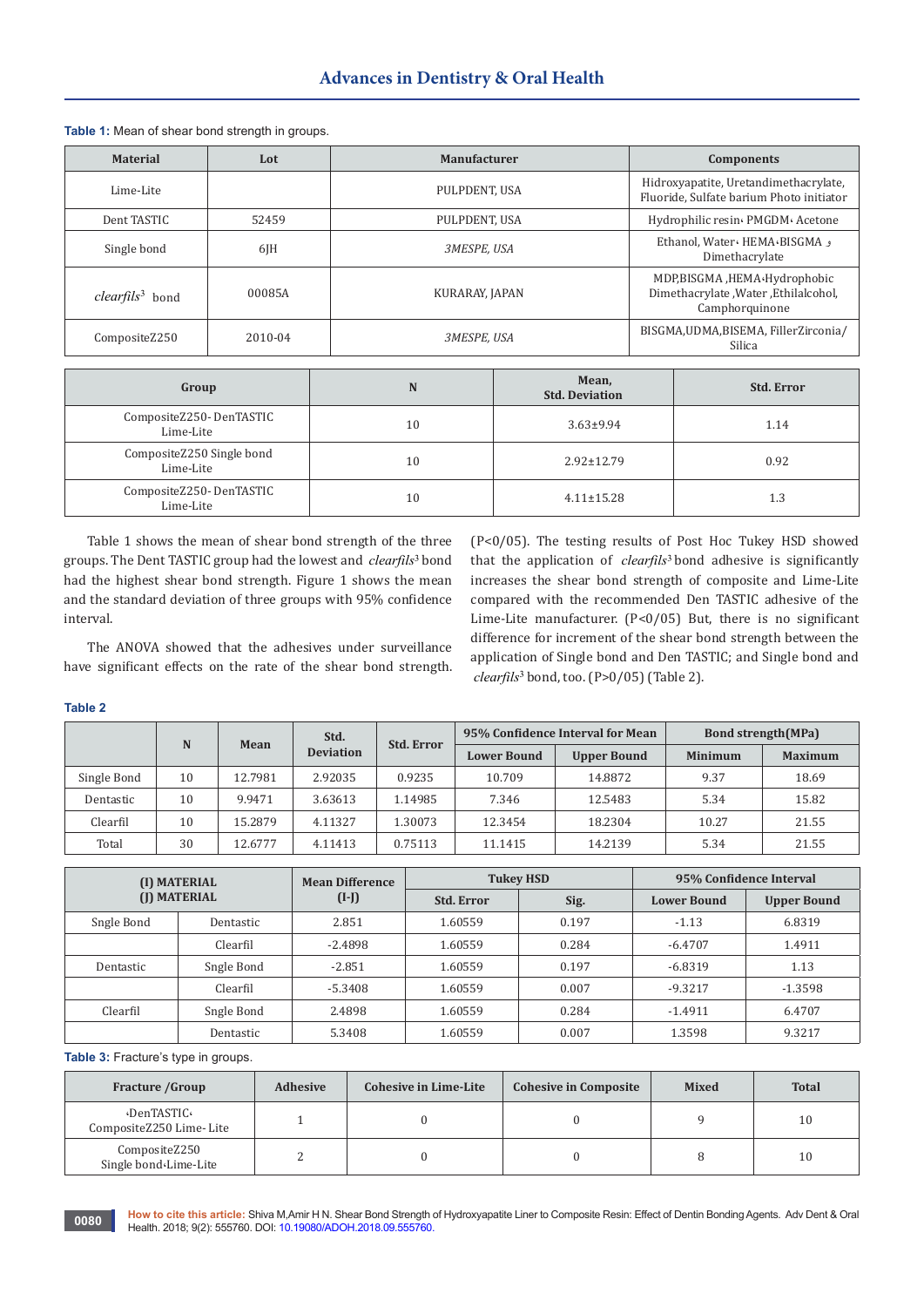| $Cl$ oarfil $C2h$<br>Lime-Lite |  |               | ∸  |
|--------------------------------|--|---------------|----|
| Total                          |  | $\sim$<br>. . | JU |

The Table 3 shows types of the fractured samples of the used adhesives in segregation. The fractures were much of the type of the mixed type, namely, adhesive and cohesive and no fracture revealed as cohesive in Lime-Lite and composite.

## **Discussion**

The results extracted out of this research for examining the effects of application of the three types of adhesives Den TASTIC, Single bond, and *clearfils*<sup>3</sup> bond on shear bond strength of Lime-Lite to Z250 composite showed the application of *clearfils*<sup>3</sup> bond adhesive was more significant than Den TASTIC recommended by the Lime-Lite Manufacturer however, there is no significant difference revealed with Single bond. Unfortunately, the related field articles and researches under this subject and in particular to Lime-Lite were not much available. Furthermore, there are very few researches in the field of its characteristics; therefore, many semi-related articles reviewed for designing this research and for interpreting the results thereof. In addition, all the due process had investigated in accordance with the ISO 11405 [11].

In the restoration of all-wide cavities with the composite resin, if the gap with the dental pulp is low, it is necessary to use suitable liner and base [1,2]. Nowadays, the more common material used as the liner and base beneath the composite restoration is the light cure glass ionomer that is delivered in the form of powder and liquid, however, the preparation of the mixture with appropriate consistency is counting a difficult work and needs skill and expertness. In the other hand while transferring to cavity, it may contact the walls of the cavities and consequently contaminate the bond surface. In the other hand, due to the powerful bond between Glass ionomer and composite, while etching, the more powerful bond is developing and it is probable that the Glass ionomer may crack [3,4]. Approximately two years ago, the USA Pulpdent factory presented a materiel as light cure Liner and Base having the property of Calcium hydroxide along with higher physical and mechanical characteristics. As the manufacturer claimed, Lime-Lite without adhesive application attached to any composite resin [5]. This matter certainly calls for further future studies, too. It also suggests that, for the improvement of the solidification of the shear bond strength of Lime-Lite to composite, Den TASTIC adhesive, the same product of the above-mentioned company apply.

The results of this research rejected the claim of the manufacturing co. In other words, it means that the suggested adhesive application, it does not carry the shear bond strength, so much, as it claims. The results of the research showed that there was no significant difference statistically between the application of two systems of Single bond and Den TASTIC adhesives. It is perhaps that because both adhesives are having etching stages and so it is probable with the efficacy of solvable and other characteristics

of Lime-Lite is the cause of reducing the bond strength between composite and Lime-Lite which is prone to further research. In this research, the *clearfils*<sup>3</sup> bond caused the most bond strength between composite and Lime-Lite. This adhesive is a seventh generation self etch that presented in the form of single bottle. This bonding produces in Japan Kuraray Factory Adhesives Group, which has recently been in access. Regarding with the previous research results, the Cearfil Adhesives groups develop the most bond strength with composite, dentin and enamel. Furthermore, Clearfil liner2v was selected as the best self etch adhesive last year. Thus, the older generation of this material is having a lot of proven advantages and properties [15-18]. It seems that being self etch does not have any negative efficacy on the bond strength of Lime-Lite to composite but other factors are effective. The survey of Banava and her colleagues have investigated the effect of several adhesive on the compressive strength of Lime-Lite and Calcium hydroxide is the donator of the positive effect of self etch adhesive comparing with Total etch adhesive [6]. In *clearfils*<sup>3</sup> bond adhesive, the existing monomer is MDP (10 Meta Keriloloxydil dehydrogen phosphate) which has more than 20 years of successful experience among the existing adhesive monomers. The specified molecular structure of this monomer causes adhesive to decalcify the tooth tissue simultaneously, permeates in it, and develops chemical bond with the calcium ions and Hydroxyapatite.

It seems that the same characteristic causes the bond strength of the composite and Lime-Lite in this research compared to other adhesives upper because this adhesive has had the ability of attaching to the existing Hydroxyapatite in Lime-Lite, In the other hand the chemical bond resulting from existing MDP, resistant against hydrolyze. Therefore, *clearfils*<sup>3</sup> bond adhesive is less under the influence of hydrolyzes resulting from the saliva in enamel and pulp liquid in dentin [5]. On the other hand, the modern technology the molecular diffusion "Molecular Dispersion Technology" in preparation this adhesive has caused that this materiel without needing to shake the bottle and mixing it concerning other self etch adhesives available is necessary; the bonding abilities and can act as multipurpose systems and surely with easier quicker application and less technical sensitivity [5]. The lack of the significant difference between application of this mentioned adhesive and Z250 Composite which both of them are from the same factory or it is possible that due to the similar available compositions in both single bond and *clearfils*<sup>3</sup> bond. The fracture type in the Lime-Lite groups are only 10% of the cases in the form of adhesive and in 90% of cases are as the combined (adhesive, codhesive) which is the indicator of the material interference and the used adhesives. Regarding the obtained results of the present research both researchers' assumptions are rejected; namely the adhesive application an effect on the shear bond strength of Lime-Lite to composite and most fractures are of the cohesive type.